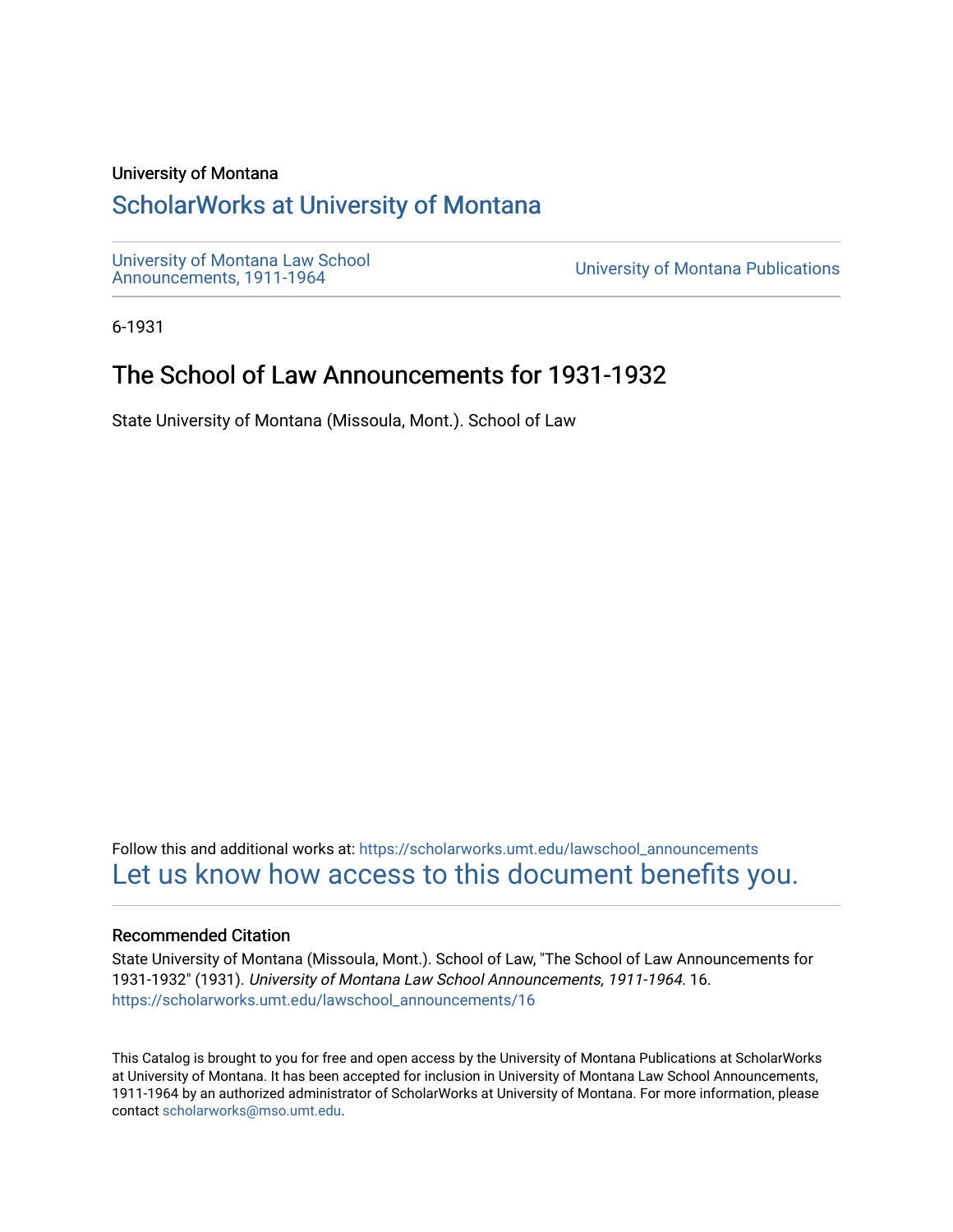# UNIVERSITY OF MONTANA BULLETIN STATE UNIVERSITY SERIES

 $8)$ 

# **STATE UNIVERSITY**

# The School of Law

**ANNOUNCEMENTS FOR** 1931-1932

> MISSOULA, MONTANA JUNE, 1931

> > $50000000$

**Published monthly at Missoula, Montana. Entered a second-class** matter at the postoffice at Missoula, Montana, under **A ct of Congress, August 24, 1912.**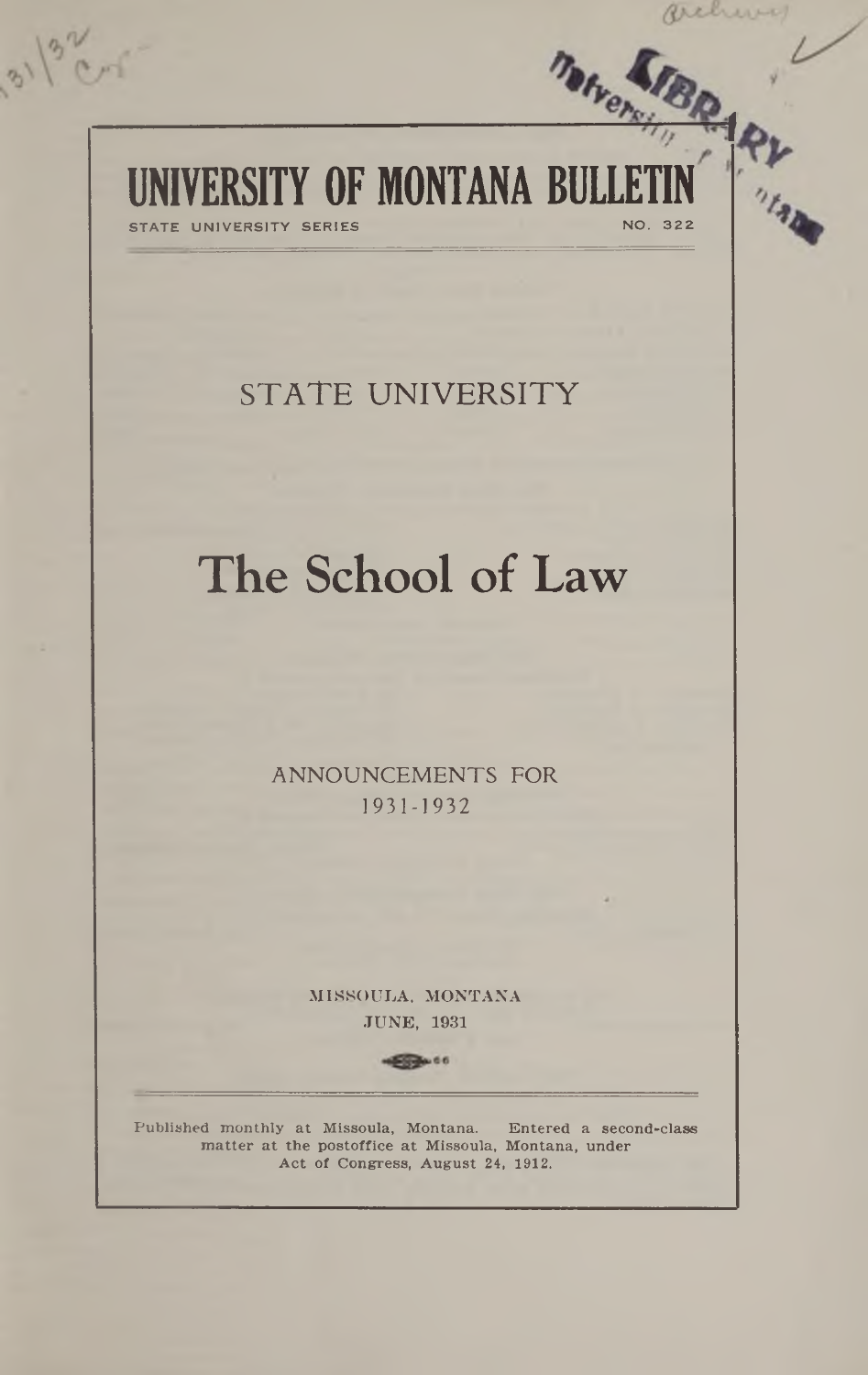# Change Cally **THE UNIVERSITY OF MONTANA**

#### MELVIN A. BRANNON, Chancellor of the University

**The University of Montana Is constituted under the provisions of Chapter 92 of the Laws of the Thirteenth Legislative Assembly, approved March 14, 1913 (effective July 1, 1913).**

The general control and supervision of the University are vested in the State<br>Board of Education. The Chancellor of the University is the chief executive officer.<br>For each of the component institutions there is a local exe

#### **Montana State Board of Education**

**<sup>J</sup> o h n** E. **<sup>E</sup> r ic k s o n ,** Governor\_\_\_\_\_\_\_\_\_\_\_\_\_\_\_\_\_\_ \_\_\_\_\_ Ex-Officio President **L .** A. **F oot,** Attorney General\_\_\_\_\_\_\_\_\_\_\_\_\_\_\_\_\_ \_\_\_\_\_\_\_Ex-Officio **ELIZAPETH IRELAND, Supt. of Public Instruction.............Ex-Officio Secretary** W. S. Davidson.......................(1932) W illiam Meyer.. S. D. L a r g e n t -------------------- (1932) H oward T oole .... Frank Eliel............................ (1933) W. M. J ohnston A. O. Gullidge........................(1933) M. Murray \_\_\_\_\_ \_\_ (1934) .....(1934) .....(1935) .>.....(1935)

**The University comprises the following Institutions, schools and departments:**

#### **The State University, Missoula**

**Established February 17, 1893, and consisting of**

|                          |  | The College of Arts and Sciences |
|--------------------------|--|----------------------------------|
| The School of Law        |  |                                  |
| The School of Pharmacy   |  |                                  |
| The School of Forestry   |  |                                  |
| The School of Journalism |  |                                  |
| The School of Music      |  |                                  |
|                          |  |                                  |

| ces                         |  |                    |                             | The School of Business Administration |
|-----------------------------|--|--------------------|-----------------------------|---------------------------------------|
|                             |  |                    | The School of Education     |                                       |
|                             |  | The Summer Session |                             |                                       |
|                             |  |                    | The Biological Station      |                                       |
|                             |  | (Flathead Lake)    |                             |                                       |
|                             |  |                    | The Public Service Division |                                       |
|                             |  |                    | The Graduate Division       |                                       |
| Charles H. Clapp, President |  |                    |                             |                                       |
|                             |  |                    |                             |                                       |

#### **The State College, Bozeman**

**Established February 16, 1893, and consisting of**

**The College of Agriculture The College of Engineering The College of Applied Science The College of Household and Industrial Arts**

**The School of Music The Secondary School of Agriculture The Agricultural Experiment Station The Agricultural Extension Service**

**Alfred Atkinson, President**

#### **The State School of Mines, Butte**

**Established February 17, 1893, and consisting of**

**Course In Mining Engineering Course in Metallurgical Engineering Bureau of Mines and Geology Course in Geological Engineering Francis A. Thomson, President**

**The State Normal College, Dillon**

**Established February 23, 1893, and consisting of**

The Two-years Course The Summer Quarter **The Teachers' Service Division Sheldon E. Davis, President**

**The Eastern Montana Normal School, Billings**

**Established March 12, 1925, and consisting of** The Two-years Course The Summer Quarter

**Lynn B. McMullen, President**

**The Northern Montana College, Havre**

**Established March 8, 1913, and consisting of The Two-years Liberal Arts and Pre-professional Courses G. H. Vande Bogart, President**

**For publications and detailed Information concerning the different schools and colleges address the registrar of the particular institution concerned. Communications Intended for the Chancellor of the University should be addressed to the State Capitol, Helena, Montana.**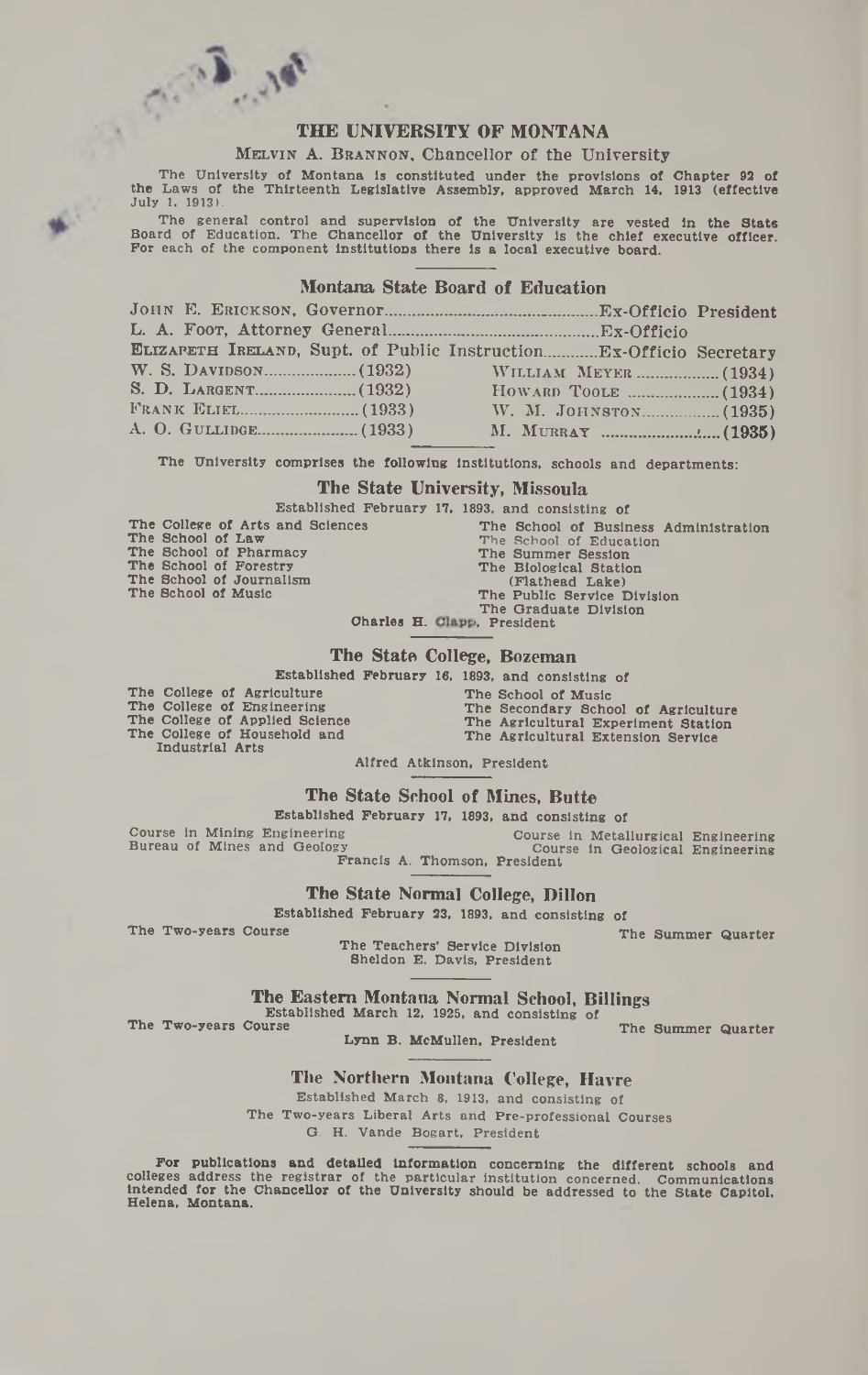# State University Calendar, 1931-1932

#### **1931**

#### Spring Quarter

#### Summer Session

|  |  | Session Ends |
|--|--|--------------|

#### **Autumn Quarter**

| September 25-26, Friday and SaturdayRegistration of Former |                                                  |
|------------------------------------------------------------|--------------------------------------------------|
|                                                            | Students and New Students with Advanced Standing |
|                                                            |                                                  |
|                                                            |                                                  |
|                                                            |                                                  |
|                                                            |                                                  |
|                                                            | Recess Begins                                    |

#### **1932**

#### Winter Quarter

| January 4. MondayRegistration of New Students |
|-----------------------------------------------|
|                                               |
|                                               |
|                                               |
|                                               |

 $-3-$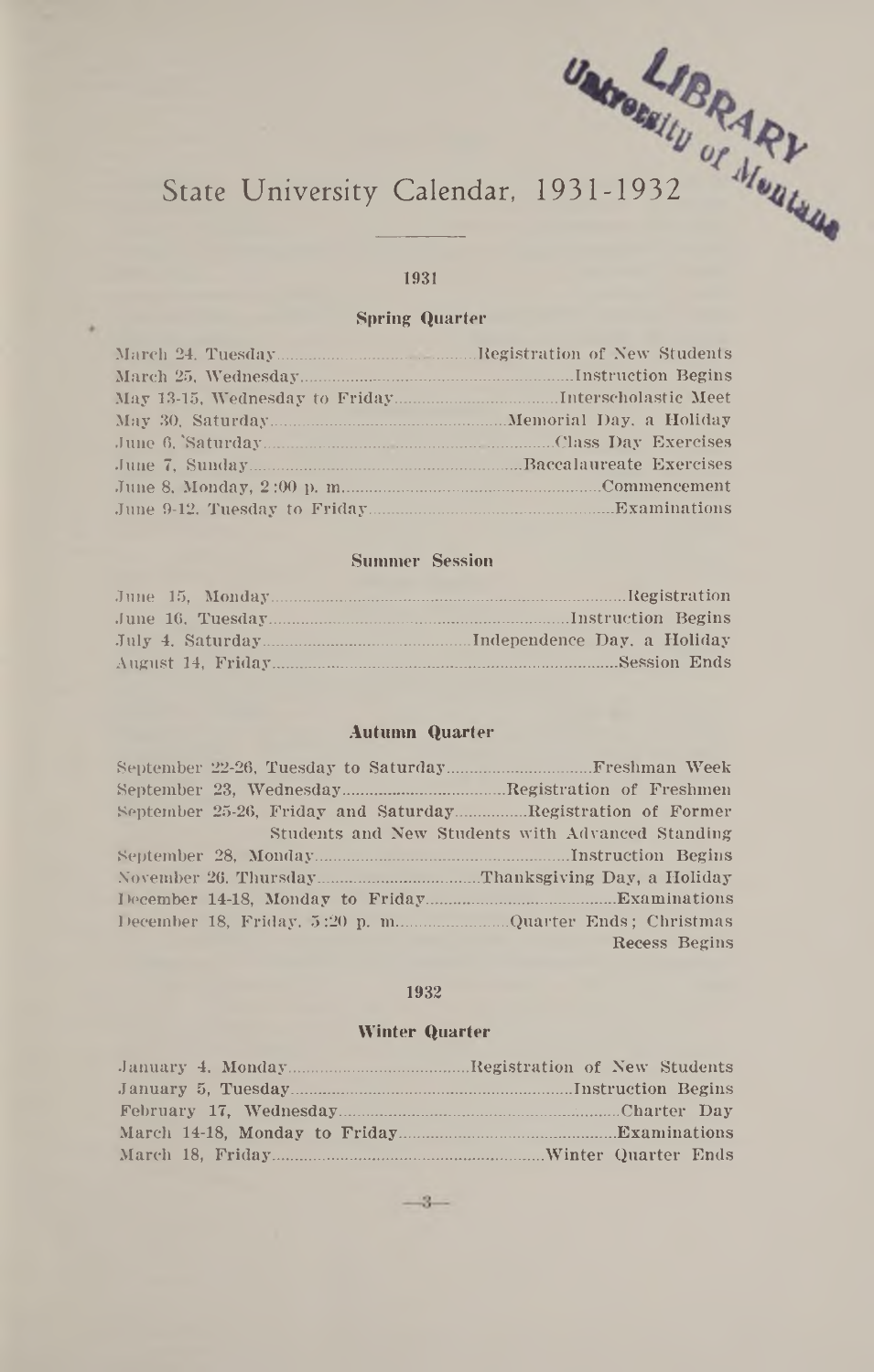

%

| Memorial Day, a Holiday |
|-------------------------|
|                         |
|                         |
|                         |
|                         |

#### **Summer Session**

| June $20$ , Monday | Registration                |
|--------------------|-----------------------------|
| June 21, Tuesday   | Instruction Begins          |
| July 4. Monday     | Independence Day, a Holiday |
| August 19. Friday  | Session Ends                |

#### **Autumn Quarter**

| September 30-October 1, Friday to SaturdayRegistration of Former |                                                  |
|------------------------------------------------------------------|--------------------------------------------------|
|                                                                  | Students and New Students with Advanced Standing |
|                                                                  |                                                  |
|                                                                  |                                                  |
| December 19-23, Monday to Friday                                 | Examinations                                     |
|                                                                  |                                                  |
|                                                                  | Recess Begins                                    |

An act of the Seventeenth Legislative Assembly provides that schools shall not be dismissed on the following days: February 12 (Lincoln's Birthday), February 22 (Washington's Birthday), second Tuesday of May (Arbor Day), June 14 (Flag Day), October 12 (Columbus Day), November 1 (Pioneer Day), November 11 (Armistice Day).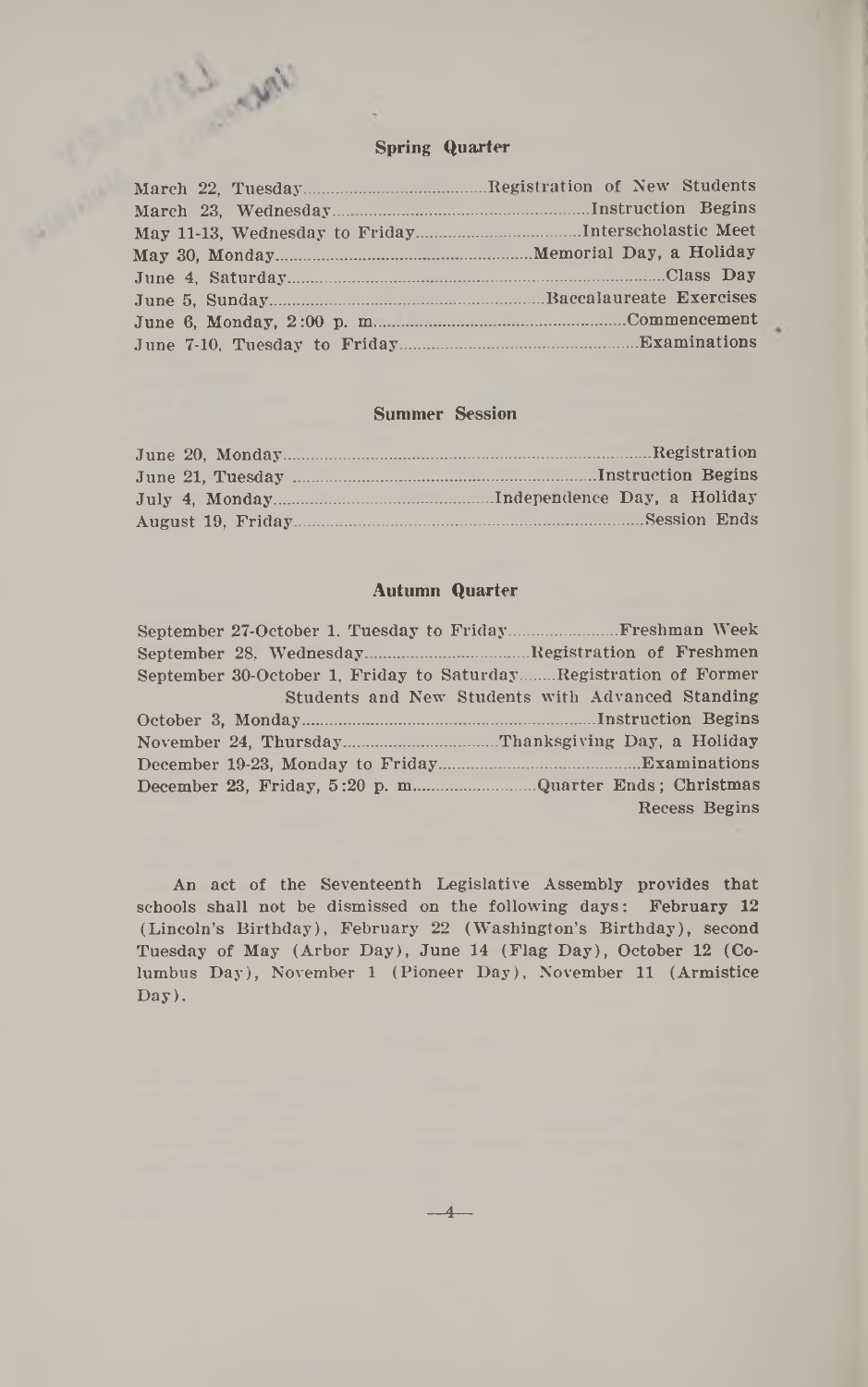## **SCHOOL OF L A W**

#### **Officers of Administration and Instruction**

#### **OFFICERS OF ADMINISTRATION**

|  | MELVIN A. BRANNON, Ph. D.          |  |  | Chancellor of the University      |
|--|------------------------------------|--|--|-----------------------------------|
|  | CHARLES H. CLAPP, Ph.D.            |  |  | President of the State University |
|  | CHARLES W. LEAPHART, M.A., S.J.D., |  |  | Dean and Professor of Law         |

#### **OFFICERS OF INSTRUCTION**

#### **Staff of the School of Law**

| CHARLES W. LEAPHART, M.A., S.J.D. (Harvard)<br>Professor of Law    |  |
|--------------------------------------------------------------------|--|
|                                                                    |  |
| WALTER L. POPE, B.A., J.D. (University of Chicago)Professor of Law |  |
|                                                                    |  |
|                                                                    |  |

#### **GENERAL STATEMENT**

The School of Law is located in a modernly equipped law school building with adequate class, office, library, and court room facilities. The school has a good working library of twenty-three thousand volumes. It includes the reports of the Supreme Court of the United States, the complete Reporter System, all State Reports up to the Reporter System, complete sets of reports not in the Reporter System, English Reports, English Statutes, Canadian Reports, the revision and current statute laws of all the states in the Union, citators, encyclopedias, digests, and all leading collections of cases. To a very great extent the library is the result of the generous gifts and legacies of Mrs. W. W. Dixon, and gifts of Judge John J. McHatton and the Anaconda Copper Mining Company. The school is a member of the Association of American Law Schools and is one of the schools approved by the American Bar Association.

#### **Requirements for Admission**

The American Bar Association recommends to the various states that two years of college work and three years' work in a School of Law be required of applicants for admission to the practice of law. The Montana Supreme Court requires of those seeking admission to the Bar of the state by examination two years' work in a college or university or its equivalent, in addition to the study of law. Since its foundation in 1911, the School of Law has required two years of college work for admission as a regular student. In accordance with these recommendations and requirements it admits no special students.

— **5**—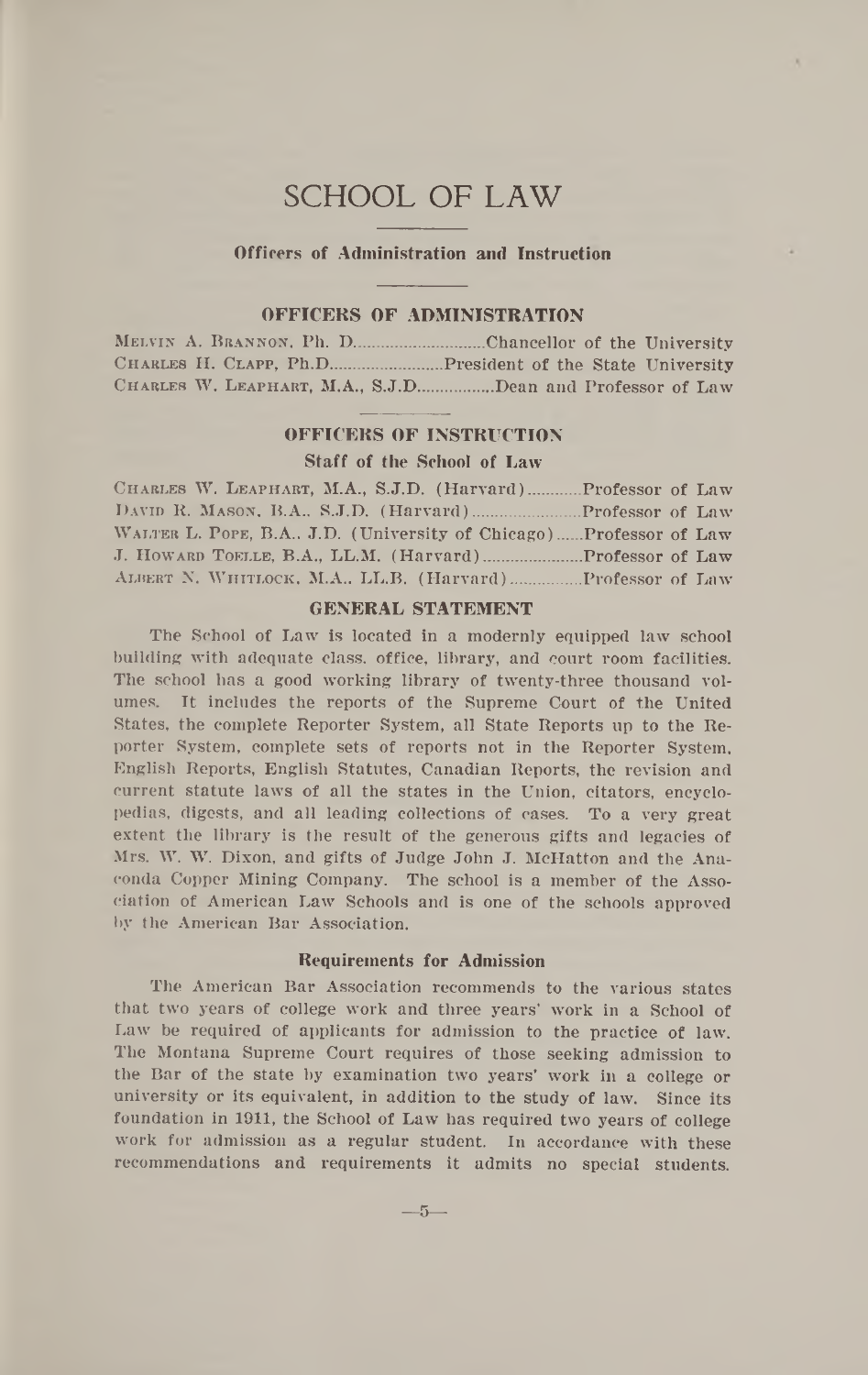Students wishing to register in the School of Law must present credentials showing that they have completed one-half of the work required for the degree of B.A. or B.S. in the State University of Montana, or equivalent work in some other college or university whose credits are recognized by the State University of Montana. In this work they must have obtained as many grade points as credits earned. (For explanation of grade points see page 39 of the general catalogue.)

A slight change will be made in the entrance requirements effective September 1, 1932. Applicants for admission at and subsequent to that date must have completed ninety quarter credits or sixty semester credits of work acceptable for the degree of B.A. or B.S. in the University of Montana, in addition to the credits gained in required work in Physical Education. Students who have not been exempted from Physical Education may present six quarter credits of work in other fields in substitution for Physical Education.

Advanced standing may be granted to students who present satisfactory credentials for equivalent courses taken in schools which are members of the Association of American Law Schools.

#### Fees and Expenses

There are no special fees for registration in the School of Law. The general University fees are: Entrance, \$5; registration, \$5; incidental, \$10; student activity, \$5; Student Union Building, \$1; health service, \$2.50. The fee for non-residents of Montana is \$25 a quarter additional. The cost of books in the School of Law will average about \$35 a year.

#### Graduation and Degrees

Students will be granted the degree of LL.B., upon satisfactory completion of the course. For this degree students are required to complete three years of law with a total of 126 credit hours, including all required courses and to maintain a "C" average or better. In no case will a degree be given unless the student has attended a law school of recognized standing for nine quarters, or their equivalent, of which at least three must have been in the School of Law of the University of Montana. Two summer sessions of approximately six weeks each will be counted as one quarter.

No student will be recommended for the degree of Bachelor of Laws who is markedly deficient in English.

No student will be recommended for the degree of Bachelor of Laws who in the opinion of the majority of the members of the faculty of the School of Law is unfitted for admission to the practice of law by reason of a lack of honesty and integrity.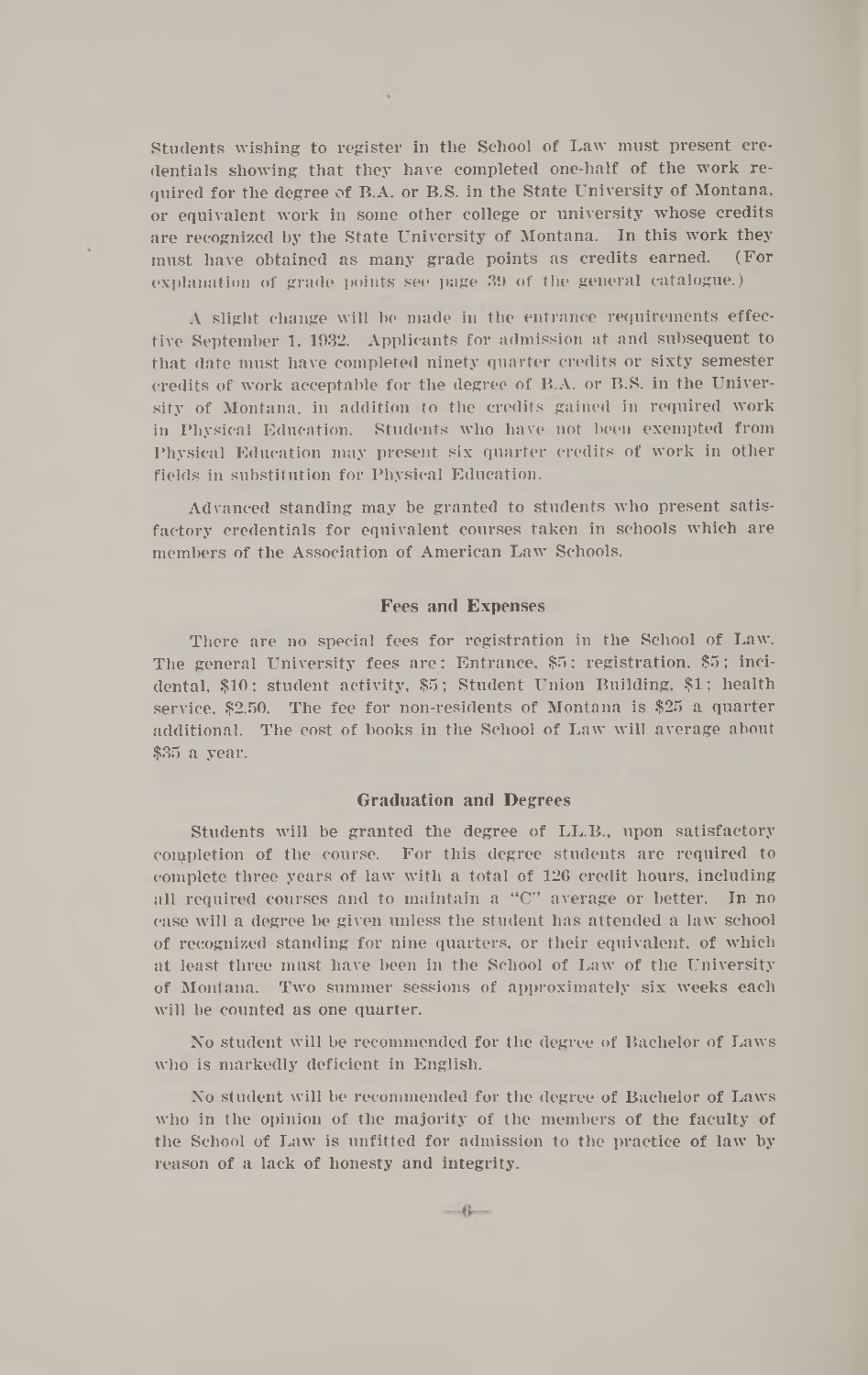#### **Combined Degrees**

Undergraduate students in regular standing, candidates for the degree of Bachelor of Arts, electing law as a major subject at the beginning of the junior year may count not to exceed 65 credit hours of the law course towards graduation and the degree of Bachelor of Arts.

Students may also combine Business Administration and Law so as to secure in six years the degree of Bachelor of Arts in Business Administration and the degree of Bachelor of Laws.

#### **Courses for Non-Professional Students**

Courses in the Law School are open to students in other departments and schools in the University who meet its entrance requirements. Credits obtained may apply towards degrees in such depart ments.

#### **Pre-Legal Preparation**

Although students who have successfully carried two full years of college work may register as regular students in the School of Law those who contemplate careers as lawyers are advised to take at least three years of college work before applying for admission.

No prescribed pre-legal schedule seems advisable. Besides the restricted electives required of freshman and sophomore candidates for the B. A. degree, the prospective law student is advised to devote as much time as is available to English, History, Economics, Political Science, Philosophy, Psychology, Sociology, Mathematics, and Latin.

#### **The Honor System**

The honor system has been in successful operation since the foundation of the school.

#### **Method of Instruction**

The ease system of instruction is employed.

Special attention is given to practice court work, in which the students are required not only to argue legal questions, but to try cases, prepare appeals, and go through all the steps incident to the trial of a law suit. A very thorough course is given in the use of law books in which the student learns by practice where to find the law.

#### **COURSES OF INSTRUCTION**

The course of study extends over a period of three years and is so arranged as to require a total of 126 credits. No student will be allowed credit in any one quarter for over fifteen hours' work in the School of Law; except that in addition, within the discretion of the Dean, a student may be allowed to take an examination to remove a condition and be given credit upon satisfactory passage of the same. All first year work and, in addition, the courses in Pleading and Practice Court

 $-7-$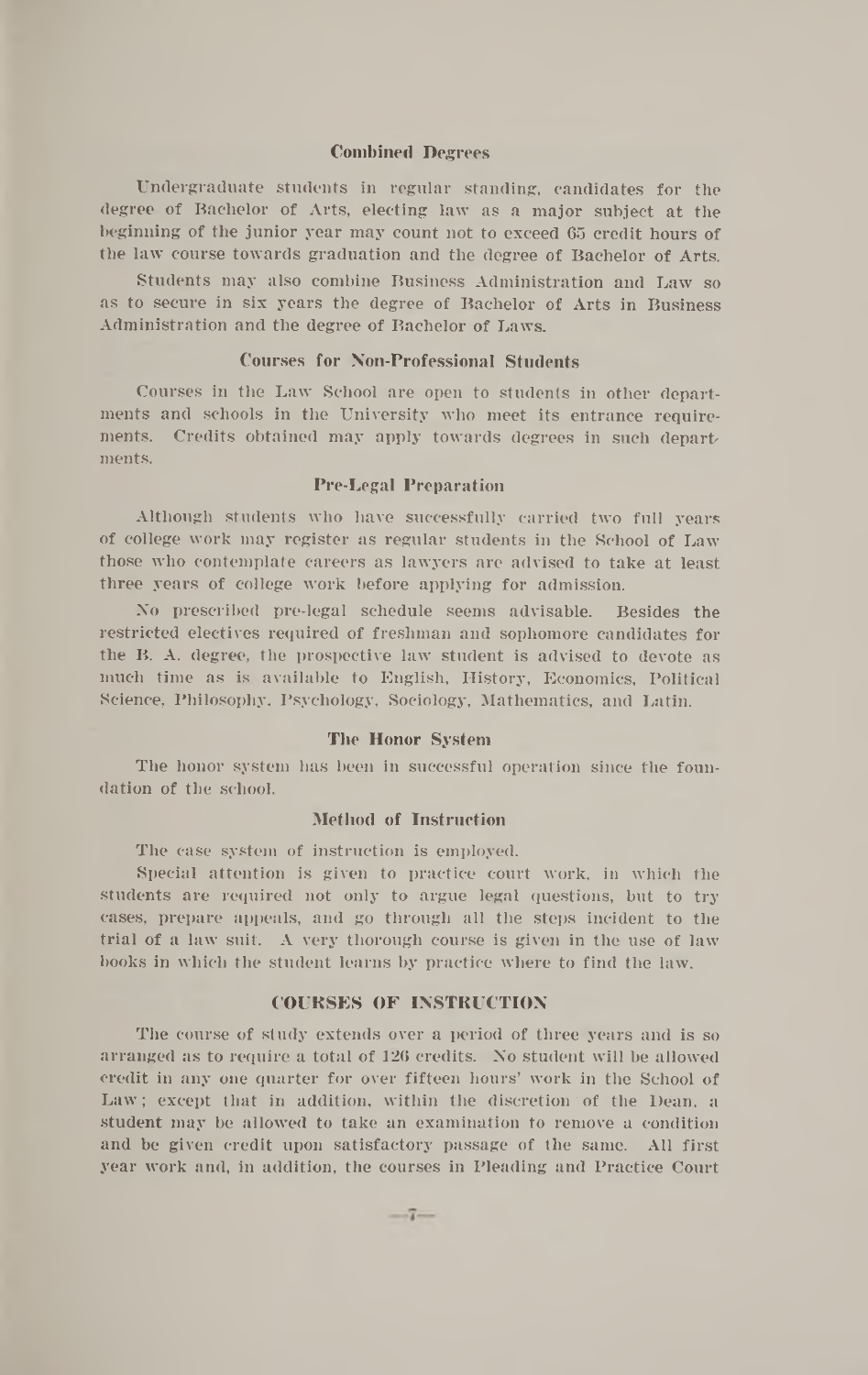are required of all candidates for the degree. Aside from the two courses mentioned, all other courses in the second and third years are elective. The curriculum is designed to afford a preparation for the practice of law in any state, but special attention will be given in all courses to the codes and decisions of Montana.

 $\sim$ 

#### **Examinations**

Where courses extend over one quarter, credit is provisional upon the completion of and final satisfactory examination over the whole course. In continuous courses examinations also will be given **at** the end of the first quarter. Conditions may be removed only in the regular examinations at the end of a repetition of the course.

" Senior Examinations" covering the entire field of concentration will not be given.

#### **CURRICULUM**

FIRST YEAR

|                                                                                                                                                                                                                                                                                                                                                 | Autumn<br>Quarter<br>Credits | Winter<br>Quarter<br>Credits | Spring<br>Quarter<br>Credits |
|-------------------------------------------------------------------------------------------------------------------------------------------------------------------------------------------------------------------------------------------------------------------------------------------------------------------------------------------------|------------------------------|------------------------------|------------------------------|
|                                                                                                                                                                                                                                                                                                                                                 | $\frac{5}{12}$               | 3                            | $\overline{\mathbf{3}}$      |
|                                                                                                                                                                                                                                                                                                                                                 | $\overline{a}$               |                              | <b>MARKET</b>                |
| Torts                                                                                                                                                                                                                                                                                                                                           |                              | 3                            | з                            |
|                                                                                                                                                                                                                                                                                                                                                 |                              | $\Omega$                     | ---                          |
|                                                                                                                                                                                                                                                                                                                                                 |                              | $\overline{3}$               |                              |
|                                                                                                                                                                                                                                                                                                                                                 |                              |                              | <b>MAY MAY</b><br>5          |
|                                                                                                                                                                                                                                                                                                                                                 |                              | <b>Warrio</b>                |                              |
|                                                                                                                                                                                                                                                                                                                                                 |                              | ---                          |                              |
| SECOND AND THIRD YEARS                                                                                                                                                                                                                                                                                                                          |                              |                              |                              |
|                                                                                                                                                                                                                                                                                                                                                 |                              | $\overline{2}$               | ----                         |
| Pleading <i>www.communicallycommunicallycommunical</i>                                                                                                                                                                                                                                                                                          | 2                            | $\overline{2}$               | $\overline{2}$               |
|                                                                                                                                                                                                                                                                                                                                                 | $\overline{2}$               | $\overline{2}$               | $\overline{2}$               |
|                                                                                                                                                                                                                                                                                                                                                 | $\overline{3}$               | 3                            |                              |
|                                                                                                                                                                                                                                                                                                                                                 |                              | $\overline{3}$               |                              |
|                                                                                                                                                                                                                                                                                                                                                 | $\overline{\mathbf{3}}$      |                              | ---                          |
|                                                                                                                                                                                                                                                                                                                                                 |                              | ---<br>3                     | ----                         |
|                                                                                                                                                                                                                                                                                                                                                 | $\overline{a}$<br>5          |                              | <b>WANTED</b>                |
|                                                                                                                                                                                                                                                                                                                                                 | $\overline{2}$               |                              | <b>Northern</b>              |
|                                                                                                                                                                                                                                                                                                                                                 |                              | $\overline{2}$               | 2                            |
| Sales                                                                                                                                                                                                                                                                                                                                           | $\frac{2}{2}$                | $\overline{2}$               | $\overline{2}$               |
|                                                                                                                                                                                                                                                                                                                                                 |                              | $\overline{2}$               |                              |
|                                                                                                                                                                                                                                                                                                                                                 | $\mathbf{1}$                 | 1                            |                              |
|                                                                                                                                                                                                                                                                                                                                                 | $\overline{2}$               | $\overline{2}$               | $\overline{2}$               |
|                                                                                                                                                                                                                                                                                                                                                 |                              |                              |                              |
|                                                                                                                                                                                                                                                                                                                                                 |                              | <b>A Minima</b>              |                              |
| Partnership                                                                                                                                                                                                                                                                                                                                     |                              | <b>ARCHIVE</b>               |                              |
| $Constant$ Law $\ldots$ $\ldots$ $\ldots$ $\ldots$ $\ldots$ $\ldots$ $\ldots$ $\ldots$ $\ldots$ $\ldots$ $\ldots$ $\ldots$ $\ldots$ $\ldots$ $\ldots$ $\ldots$ $\ldots$ $\ldots$ $\ldots$ $\ldots$ $\ldots$ $\ldots$ $\ldots$ $\ldots$ $\ldots$ $\ldots$ $\ldots$ $\ldots$ $\ldots$ $\ldots$ $\ldots$ $\ldots$ $\ldots$ $\ldots$ $\ldots$ $\ld$ | $\mathbf{3}$                 | 3                            | ----                         |
| Suretyship and Mortgages                                                                                                                                                                                                                                                                                                                        |                              | $\overline{2}$               | $\overline{2}$               |
|                                                                                                                                                                                                                                                                                                                                                 |                              |                              | -                            |
| • Will be given in 1931-32, but not in 1932-33.                                                                                                                                                                                                                                                                                                 |                              |                              |                              |

**••Will be given in 1932-33.**

In addition to the above curriculum, second and third year students taking International Law in the Department of History and Political Science may apply credit received in it toward their law degrees.

#### **DESCRIPTION OF COURSES First Year**

Contracts. Offer and acceptance; consideration; contracts for benefit of third persons; assignment of contracts; joint obligations; Statute of Frauds; express and implied conditions; impossibility; illegal contracts; discharge of contracts. Williston's Cases on Contracts (second edition). Mr. Leaphart.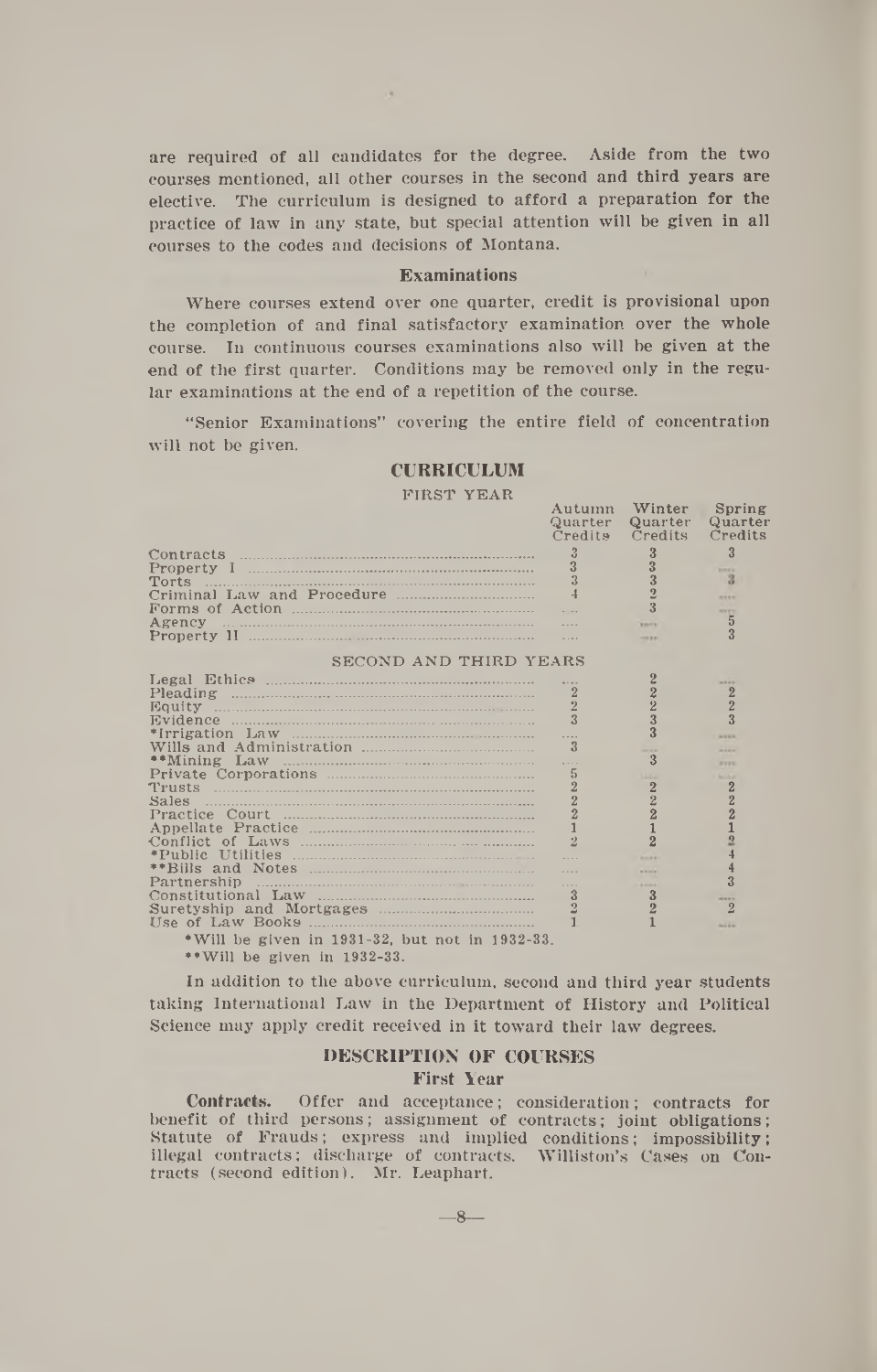Property I. Nature of possession; acquisition of title to personal property by Statute of Limitations, accession, confusion, gifts, and judgments. The bailee's and finder's rights in property, together with a consideration of the rules of common law liens and pledges. Conversion of chattels. Introduction to the law of real property. Tenure, estates and conveyances. Fixtures and waste. Easements and covenants running with land. Warren's Cases on Property. Mr. Toelle.

**Torts.** Trespass and case at common law ; the principles of legal cause and legal damage; assault and battery; imprisonment; trespass to realty and personalty; deceit; defamation; negligence; malicious prosecution; interference with advantageous relations, including unfair competition, strikes, boycotts, business combinations. Liability under Workmen's Compensation Acts, with special attention to the Montana Workmen's Compensation Act. Bohlen's Cases on the Law of Torts (third edition). Mr. Toelle.

**Criminal Law and Procedure.** Nature of crime; analysis of act and intent; jurisdiction; defenses; parties in crime; specific crimes; essential steps in criminal procedure. Emphasis on Penal Code of Montana. Sayre's Cases on Criminal Law. Mr. Mason.

**Forms of Action.** A study of the various forms of civil actions at common law, including trespass, case, ejectment, detinue, replevin, trover, covenant, account, debt, special and general assumpsit and the proper pleading in causes under them. Cook and Hinton's Cases on Common Law Pleading. Mr. Mason.

**Agency.** Includes master and servant. Introductory principles; nature of the relationship; appointment; when the principal is liable to third parties when the agent has acted in case of torts, crimes and contracts; liability of principal to agent; liability of the agent to his principal; liability of the agent to third parties; workmen's compensation and employers' liability acts; doctrines of undisclosed principal; delegation by an agent; ratification; termination of the agency. Mechem's Cases on Agency (second edition). Mr. Pope.

**Property II.** Methods of conveyancing at common law, under the Statute of Uses and under modern statutes; original acquisition by disseisin, adverse possession, prescription and accretion; execution and delivery of deeds; description of property conveyed; creation of easements by implication; covenants for title; estoppel by deed; recording acts. Aigler's Cases on Titles. Mr. Toelle.

#### **Second and Third Years**

**Legal Ethics.** History of the development of the legal profession in England and the United States; requisite educational, mental, and moral equipment of a lawyer. Duties and responsibilities of lawyers to each other, the courts, their clients and the public; pecuniary relations of lawyers and clients. The American Bar Association's Canons of Professional Ethics. Costigan's Cases on Legal Ethics.

**Pleading.** The subject is studied primarily from the standpoint of the Code of Civil Procedure in force in Montana. Topics covered are as follows: parties: the complaint; splitting and joinder of causes of action; answers; demurrers; replies; various motions; bills of particulars; amendment and aider. Sunderland's Cases on Code Pleading. The Montana Code of Civil Procedure. Mr. Toelle.

**Equity.** Nature of equity jurisdiction; specific performance of contracts; affirmative and negative contracts; relief for and against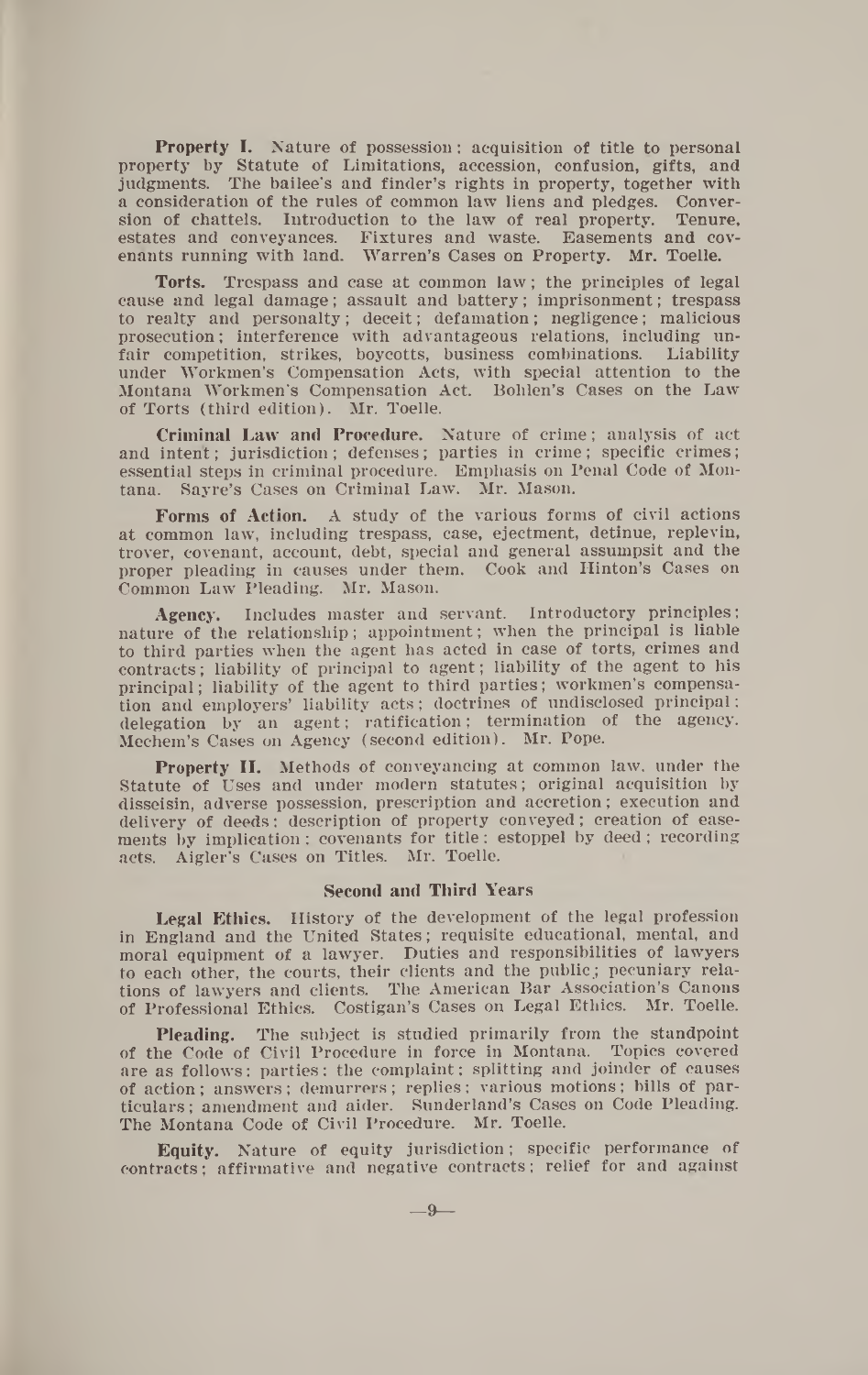third persons; legal consequences of the right of specific performance; partial performance with compensation; consideration; marketable title; the Statute of Frauds; plaintiff's default or laches; fraud, misrepresentation, and concealment; mistake; hardship or unfairness; mutuality of equitable relief. Bills for an account. Specific reparation and prevention of torts; waste; trespass. Ames' Cases in Equity Jurisdiction (volume one). Mr. Leaphart.

Evidence. The theory of evidence; rules governing admissibility; the hearsay rule and its exceptions; opinion evidence; the parol evidence rule, and the rules governing the introduction and interpretation of documents; the methods of producing evidence; the attendance of witnesses; their examination; cross examination, impeachment and confirmation; evidence before trial; the respective functions of judge and jury; the burden of proof and presumptions; judicial notice and judicial admission; actual practice in introducing evidence. Thayer's Cases on Evidence (Revised Edition) Mr. Whitlock

Irrigation Law. This course traces the genesis and development of the law of water rights in the west; how rights to the use of water may be acquired and retained, and generally, the law of water rights as applied to irrigation, mining, manufacturing, and the generation of power with special reference to Montana law. Selected cases. Mr. Pope.

Wills and Administration. Testamentary capacity and intent; types and execution of wills; revocation; republication and revival; administration of estates, including granting and revocation of administration, title and powers of executors and administrators, payment of legacies and distributive shares; probate procedure in Montana. Costigan's Cases on Wills and Montana Code. Mr. Toelle.

Mining Law. Lodes; placers; locators; discovery; location; tunnel sites; conditions of retention of claims, subsurface rights; adverse claims; patents; oil, gas, and other mining leases: tenancies in common and mining partnerships. Costigan's Cases on Mining Law. Mr. Pope.

Private Corporations. Corporations distinguished from partnerships and joint stock companies; disregarding the corporate fiction; formation of corporations; powers of corporations; de facto corporations ; ultra vires acts of corporations; rights and liabilities of directors, promoters, creditors and shareholders; rights of minority shareholders : shares of stock; transfer: assessment; voting trusts; foreign corporations, corporate forms. Warren's Cases on Corporations (second edition), and Berle, Cases on Corporation Finance. Mr. Pope.

Trusts. Nature and requisite of trusts and the distinction between trusts, debts, and other legal relations; the language necessary to the creation of a trust; the question of consideration; the effect of the Statute of Frauds and of Wills; the elements of a trust, including the subject matter, the trustee and the cestui; charitable trusts; resulting and constructive trusts; remedies of the cestui against the trustee; transfer of the interest of the cestui: the persons bound by a trust; liabilities of the trustee to third persons; duties of trustees as to investments. Scott's Cases on Trusts (second edition). Mr. Leaphart.

Sales. Subject matter of sale at law and in equity; executory and executed sales; effect of fraud and related matter: special rights and remedies of the seller and of the buyer; Statute of Frauds; Uniform Sales Act. Williston's Gases on Sales. Mr. Mason.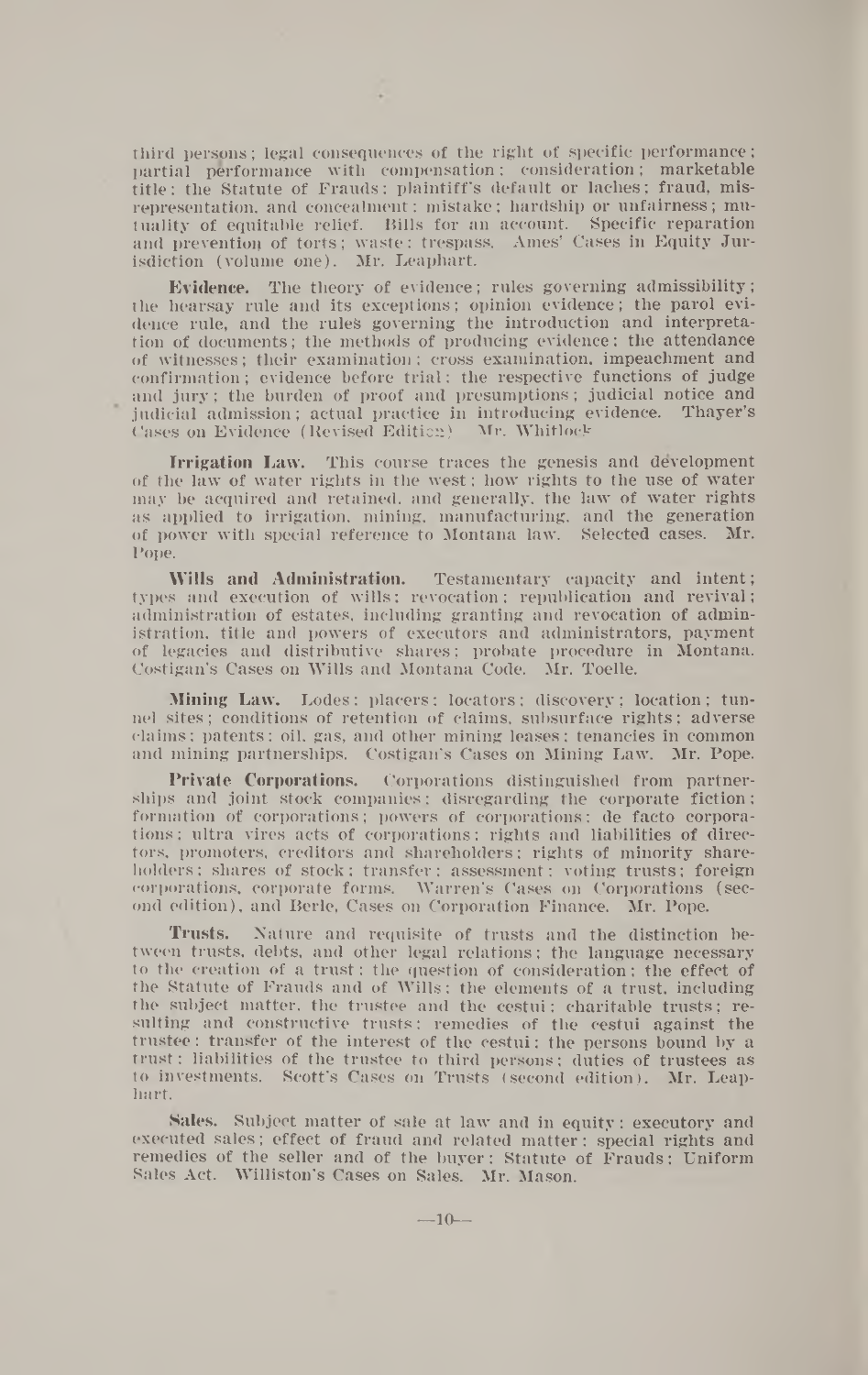**Practice Court.** Each student is required to try without assistance at least two civil jury cases during the year. Separate abstracts of testimony, as nearly as possible in the form in which a case is presented to a lawyer in his office, are given the respective studentcounsel. The student must, from his abstract, decide upon his remedy or defense, draw and file pleadings, serve process, and try his case without deviation from the requirements of the Code of Civil Procedure and the rules of the Missoula County District Court. A jury is impaneled in each case and the instructor presides at all trials. All students are required to be present at all trials. Montana Code of Civil Procedure, selected cases, and practical exercises. Mr. Pope.

**Appellate Practice.** The appellate jurisdiction in civil actions is considered, what judgments, orders and proceedings may be appealed . from, parties who may appeal, time within which appeal may be taken, extent of review and the various steps by which the appeal is taken. Actual practice will be given in preparing the record proper and bills of exceptions. Besides this, extraordinary remedies will be studied, such as Writ of Habeas Corpus and the Montana Writ of Supervisory Control. Selected Cases on Appellate Practice. Mr. Whitlock.

**Conflict of Laws.** Legal units, extent of legislative power, and other fundamental conceptions. Domicile. Jurisdiction for taxation. Jurisdiction of courts. The creation of rights in contract and tort; capacity, and other personal rights. The creation of rights in property; transfers inter vivos and by inheritance. The recognition and enforcement of rights; foreign executors and administrators; the nature, ob- • ligation and effect of judgments. Beal's Cases on Conflict of Laws. (1927 2 Volumn Edition). Mr. Whitlock.

**Public Utilities. Part I:** Rights, privileges, powers, immunities, duties, liabilities and disabilities of pubic service agencies, including rules laid down by common law, statutory law and commission regulations on service and rates charged for service. Part II: Law peculiar to common carriers and innkeepers. Burdick's Cases on Public Service, Common Carriers and Innkeepers. Mr. Mason.

**• Bills and Notes.** This subject is studied from the standpoint of the negotiable instruments law which is in force in the states of the Union. Negotiability, form and inceptions of bills and notes, acceptance, delivery, consideration, negotiation, rights and liabilities of the various parties, presentment, dishonor, and discharge. Smith & Moore, Cases on Bills and Notes. Mr. Mason.

**Partnership.** Nature and creation of a partnership; partnership property; firm name and good will; duties, and liabilities of partners inter se ; powers of partners and liabilities of the partnership for their acts; termination of partnership. Mechem's Cases on Partnership, (fourth edition). Mr. Mason.

**Constitutional Law.** Study of state and federal constitutional law with special reference to Montana's constitution. Adopting and amending constitutions; effect of unconstitutional laws; separation of powers : delegation of powers; political and civil rights of individuals; rights of persons accused of crime; due process of law; retroactive laws, including laws impairing the obligation of contract; general scope of federal nowers. Hall's Cases on Constitutional Law. Mr. scope of federal powers. Hall's Cases on Constitutional Law. Mason.

**Suretyship and Mortgages.** Guaranty; defenses of surety; rights of surety against principal or co-surety including subrogation, reim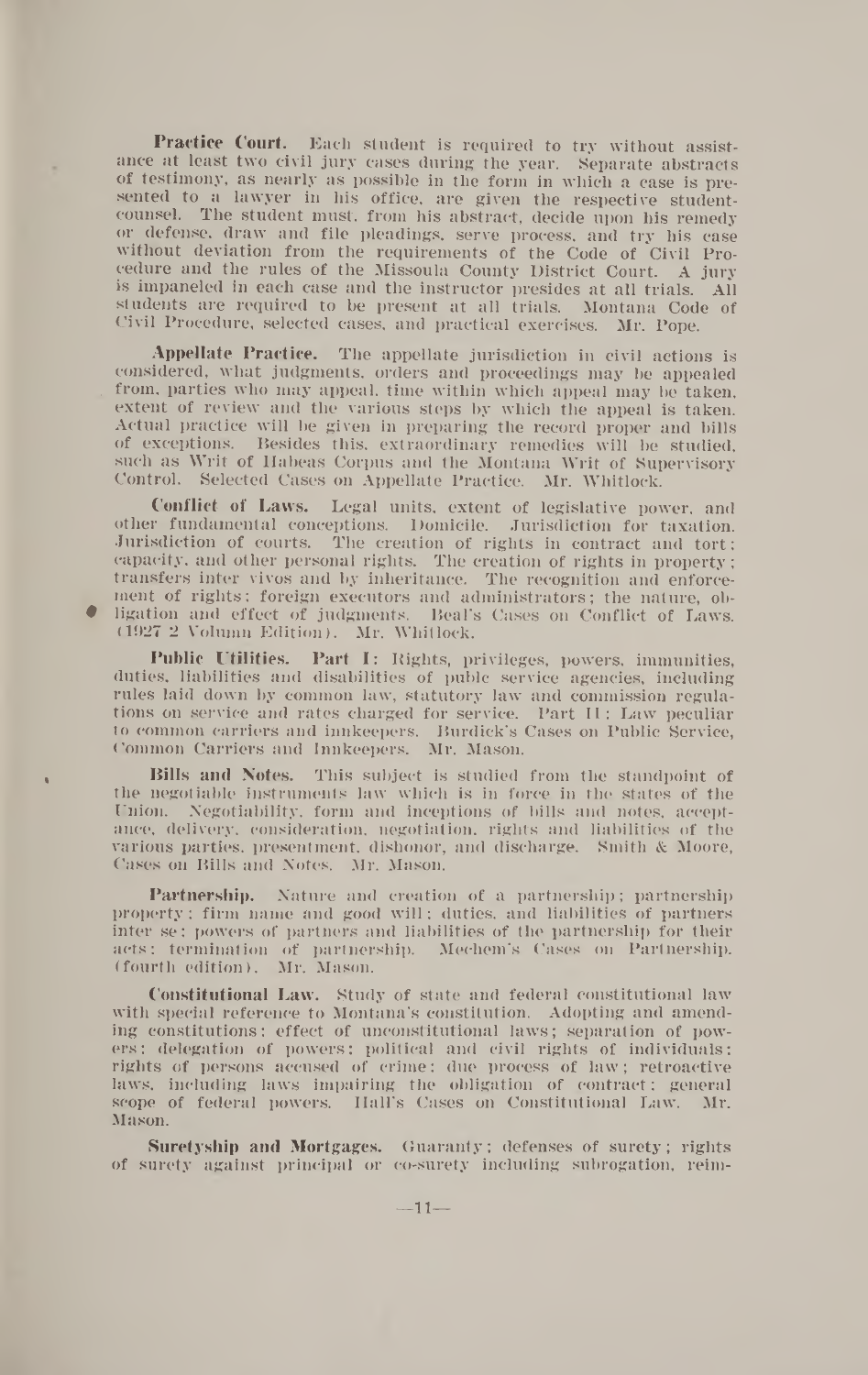bursement, exoneration, contribution; rights of creditors to securities held by co-surety. Elements of mortgage: title and lien theory; equitable mortgages; conveyances absolute in form ; rights and duties of mortgagor and mortgagee; dower and courtesy; limitation on redemption ; clogging the equity; assignment of mortgages; marshalling the assets. Langmaid's Cases on Suretyship. Wyman's Cases on Mortgages. Mr. Leaphart.

**Use of Law Books.** How to find the law ; use of the law library with special attention given to Montana statutes and decisions. Running down weight of authority in all states in the Union and England through textbooks, encyclopedias, digests, selected cases, codes and reports; practical problems in preparation of legal authorities for purpose of presenting questions of law to courts; analysis of facts for purpose of finding law ; preparation of office and court briefs. No book is used. Mr. Mason.

m

 $-12-$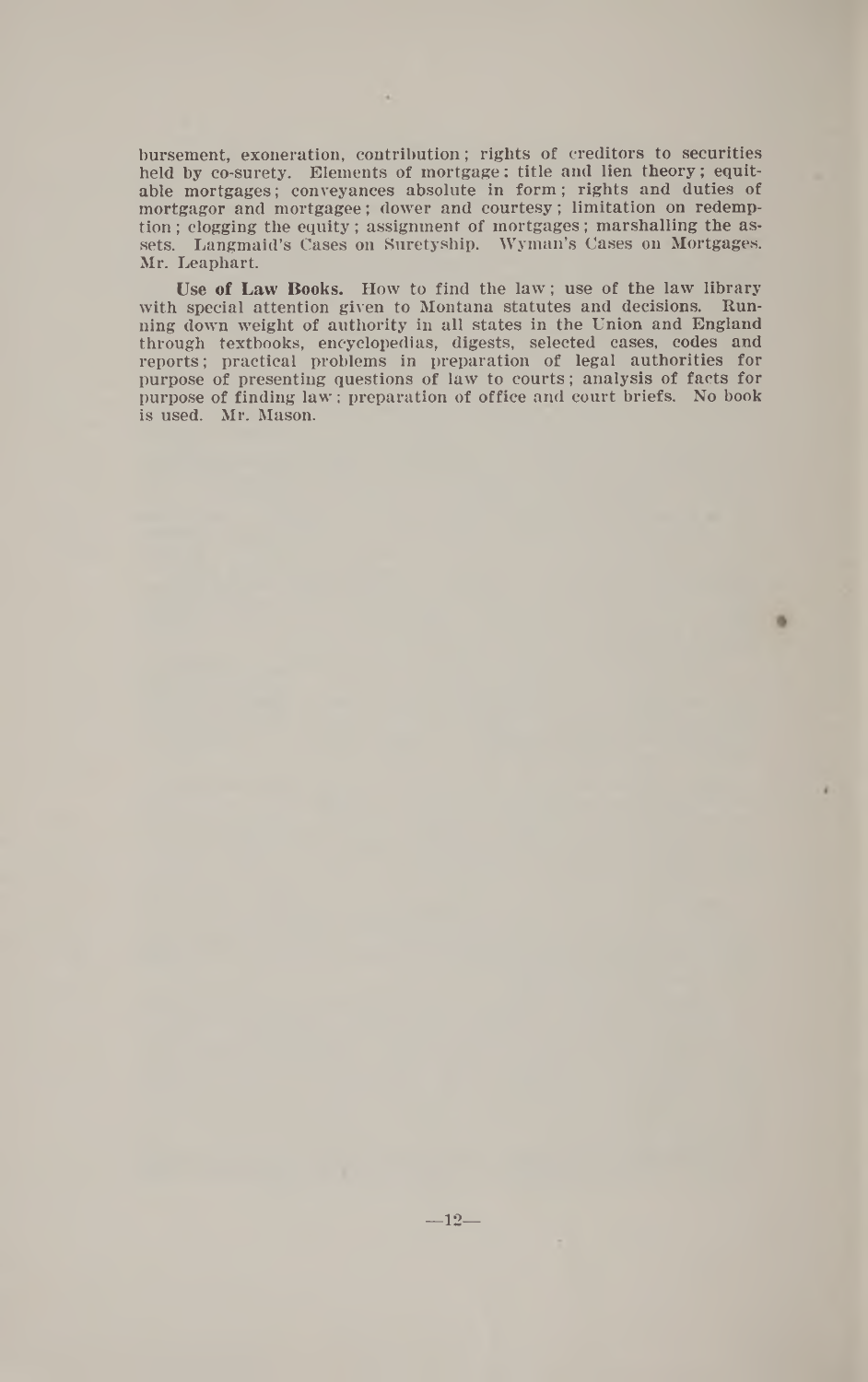#### **REGISTER OF STUDENTS, 1930-31**

Allen, George J. Allen, Robert H. Bonner, Thomas W. Grandey, C. Eugene Gribble, Clifford W. Johnson, Alvin C. Johnson, Claude A.

Anderson, Harold K. Blair, Carl W. Brown, Henry P. Burke, Edmund, Jr. Dean, Harold G. Finley, John H. FitzStephens, Joe Grande, Martin T. Hannifin, Dorothy M. Hopkins, David R., Jr. Hoven, Vernon B. Ironside, Fred A., Jr.

Arnoldson, Astrid Benson, Frank L. Boone, Wm. T. Botzenhardt, August A. Bovingdon, George Brown, William A. Colgrove, Roland V. Currie, John W. Davis, Robert W. Dignan, Thomas Erickson, John C. Fitzgerald, J. Harold Flint, Glen T. Gilfeather, Pat J.

#### **Third Year**

Kottas, Leo J. Moe, Anton K. Morrow, James H., Jr. Shead, Otis D. Smith, Russell E. Stocking, Donald J. Wertz, Wesley W.

#### **Second Year**

Lamb, Franklin A. Lemire, Hugh J. Mack, Cecil G. Miller, Clem Monaghan, Joseph P. Murphy, Walter T. Pierson, Dalton T. Schulz, Leonard A. Small, Floyd O. Taylor, William R. Thompson, Harold L.

#### **First Year**

Harrington. James E. Holmberg, Frank G. Keller, Paul Luke, Robert F. McGrath, Harold A. McKeown, Clayton T. McNally, James A. Mayland, Jennings Morrison, William W. Murrills, Lloyd A. Orr, William C. Parker, Geraldine W. Smith, Allen Zimmerman, Charles L.

#### **Students Taking Some Courses in the Law School**

Arndt, Leonard M. Arnot, Robert G. Bergquist, Roy V. Bernard, H. C. Blake, Fritz W. Borg, Frank Burns, Elmer C. Covert, Loell B. Cox, Walter Crump, P. Clifford Dussault, Robert E. Gerer, Dorothy Harrington, John M. Hauck, John C.

Higham, Weldon McKenzie, Donald Marrs, Don F. Michaelson, Ernest O'Brien, John Paterson, Robert Price, James W. Ruth, Harold Smoot, Thurlow Stevlingson, D. M. Thomas, Stewart J. Vadheim, C. Carlyle Wedum, Maurice J.

 $-13-$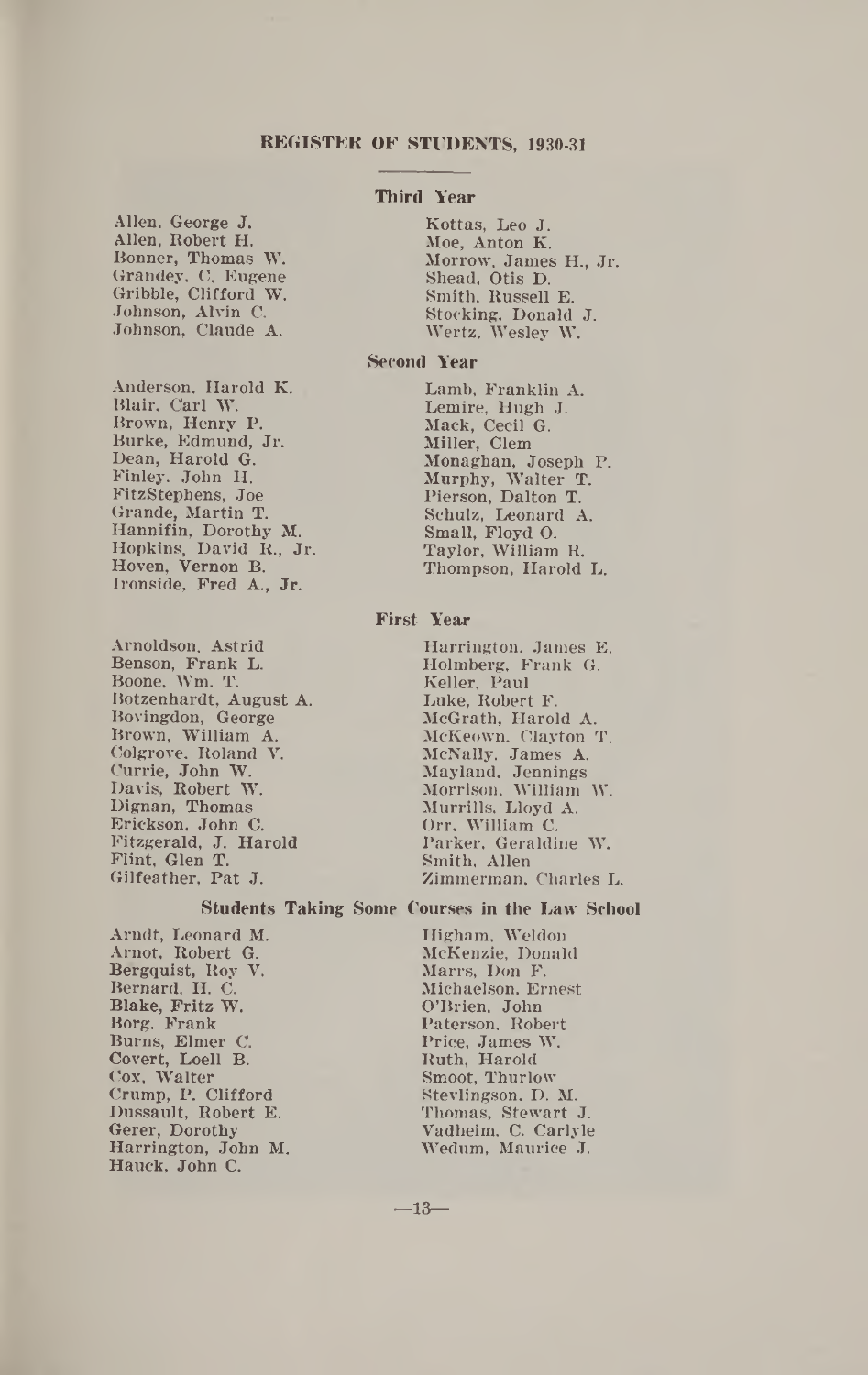

LAW SCHOOL BUILDING